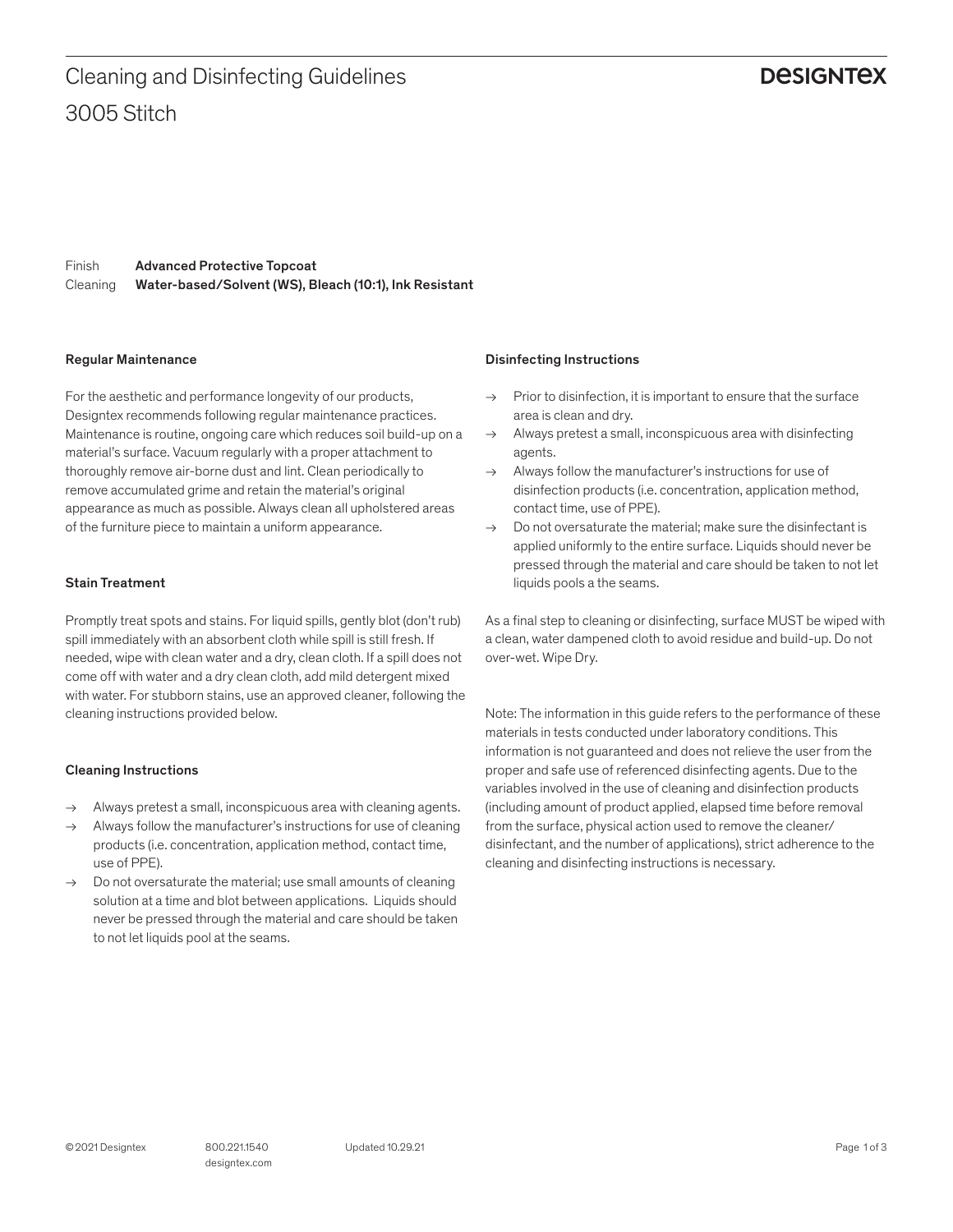# 3005 Stitch Cleaning and Disinfecting Guidelines

### **DESIGNTEX**

#### Approved Disinfectants

3M™ C. diff Solution Tablets Bleach 10:1 CaviCide™ CaviWipes™ Clorox Healthcare® Hydrogen Peroxide Cleaner Disinfectant Clorox Healthcare® Hydrogen Peroxide Cleaner Disinfectant Wipes Isopropyl Alcohol, 70% Lysol® Disinfectant Spray Oxivir® Five 16 Oxivir® Tb Oxivir® Tb Wipes OxyCide™ Daily Disinfectant Cleaner Perisept Sani-Cloth® AF3 Germicidal Disposable Wipe Virex® Plus

This list represents the most common disinfectants. For specific information on additional cleaners and disinfectants, please contact Product Services at productservices@designtex.com.